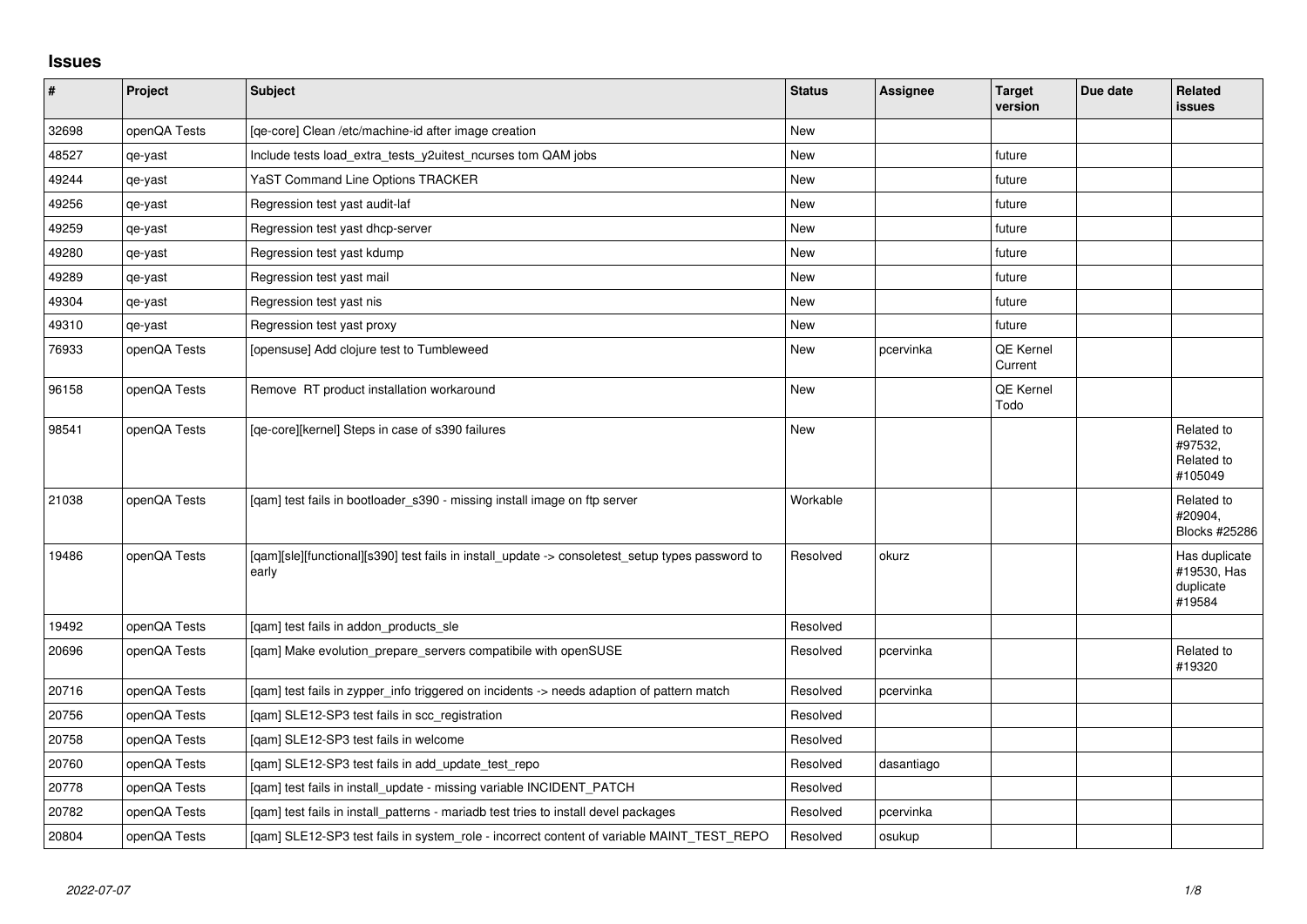| $\vert$ # | Project        | <b>Subject</b>                                                                         | <b>Status</b> | Assignee     | <b>Target</b><br>version | Due date | <b>Related</b><br><b>issues</b>                                           |
|-----------|----------------|----------------------------------------------------------------------------------------|---------------|--------------|--------------------------|----------|---------------------------------------------------------------------------|
| 20904     | openQA Tests   | [qam] - test fails in bootloader_s390 - ftp is missing install medium                  | Resolved      | mgriessmeier |                          |          | Related to<br>#21038                                                      |
| 20980     | openQA Tests   | [gam] test fails in addon products sle                                                 | Resolved      | riafarov     |                          |          |                                                                           |
| 21048     | openQA Tests   | [gam] test fails in tracker search in nautilus - keyboard press is not reaching target | Resolved      | pcervinka    |                          |          | Related to<br>#5830                                                       |
| 21052     | openQA Tests   | [gam] test fails in shotwell export - failure on first launch                          | Resolved      | vsvecova     |                          |          |                                                                           |
| 25926     | openQA Tests   | [gam] test fails in sle2docker                                                         | Resolved      | pcervinka    |                          |          |                                                                           |
| 27205     | openQA Tests   | [gam] test fails in setup - failing needles in iscsi support server                    | Resolved      | pcervinka    |                          |          |                                                                           |
| 27244     | openQA Tests   | [qam] test fails in select_patterns_and_packages - ha pattern is unselected            | Resolved      | pcervinka    |                          |          |                                                                           |
| 27506     | openQA Tests   | [gam] test fails in 1 shim suite - missing repository on dist                          | Resolved      | thehejik     |                          |          |                                                                           |
| 27618     | openQA Tests   | [gam] test fails in firefox java - remote side changed appearance                      | Resolved      | pcervinka    |                          |          |                                                                           |
| 27901     | openQA Tests   | [qam] test fails in evolution_smoke - imap aol not responding                          | Resolved      | pcervinka    |                          |          |                                                                           |
| 27994     | openQA Tests   | [qam][expedite][sprint 201711.2] test fails in test setup in bmwqemu.pm                | Resolved      | szarate      |                          |          |                                                                           |
| 28015     | openQA Tests   | [gam] test fails setup - aplay.pm syntax error                                         | Resolved      | riafarov     |                          |          |                                                                           |
| 28288     | openQA Tests   | [gam] test fails in firefox headers - missed keys on input                             | Resolved      | coolo        |                          |          |                                                                           |
| 28291     | openQA Tests   | [qam] test fails in firefox_passwd - incorrectly typed password                        | Resolved      | emiura       |                          |          |                                                                           |
| 28297     | openQA Tests   | [qam] test fails in firefox_developertool - missed click                               | Resolved      | bfilho       |                          |          | Related to<br>#33781                                                      |
| 28528     | openQA Tests   | [qam] test fails in groupwise - package is missing in ibs                              | Resolved      | pcervinka    |                          |          |                                                                           |
| 30033     | openQA Tests   | [qam] test fails in libreoffice_mainmenu_components - ttyS0 permission denied          | Resolved      | okurz        |                          |          | Related to<br>#29940                                                      |
| 30039     | openQA Tests   | [gam] test fails in zypper Ir validate - use version utils instead of utils            | Resolved      | pcervinka    |                          |          |                                                                           |
| 30127     | openQA Tests   | [gam] test fails in application starts on login - dynamic space in needle              | Resolved      | pcervinka    |                          |          |                                                                           |
| 30219     | openQA Tests   | [qam] openqaworker3:8 - DIE can't open qmp                                             | Resolved      |              |                          |          |                                                                           |
| 30388     | openQA Project | [qam] openqaworker10:4 - worker fail all tests - qemu instances are left behind        | Resolved      | dasantiago   | Done                     |          | Related to<br>#30595,<br>Related to<br>#30700, Has<br>duplicate<br>#31126 |
| 30814     | openQA Tests   | [gam] test fails in yast2 ntpclient - log window is not closed                         | Resolved      | pcervinka    |                          |          |                                                                           |
| 31180     | openQA Tests   | [qam] test fails in kernel_kexec - migration to systemctl broke the test               | Resolved      | pcervinka    |                          |          |                                                                           |
| 31309     | openQA Tests   | [gam] test fails in libreoffice mainmenu components - needles should be updated        | Resolved      | pcervinka    |                          |          |                                                                           |
| 31315     | openQA Tests   | [qam] test fails in wireshark - rm command is not fully typed after alt-f4             | Resolved      | pcervinka    |                          |          |                                                                           |
| 31657     | openQA Tests   | [qam] test fails in runc - conflict between docker-runc and runc                       | Resolved      | pgeorgiadis  |                          |          |                                                                           |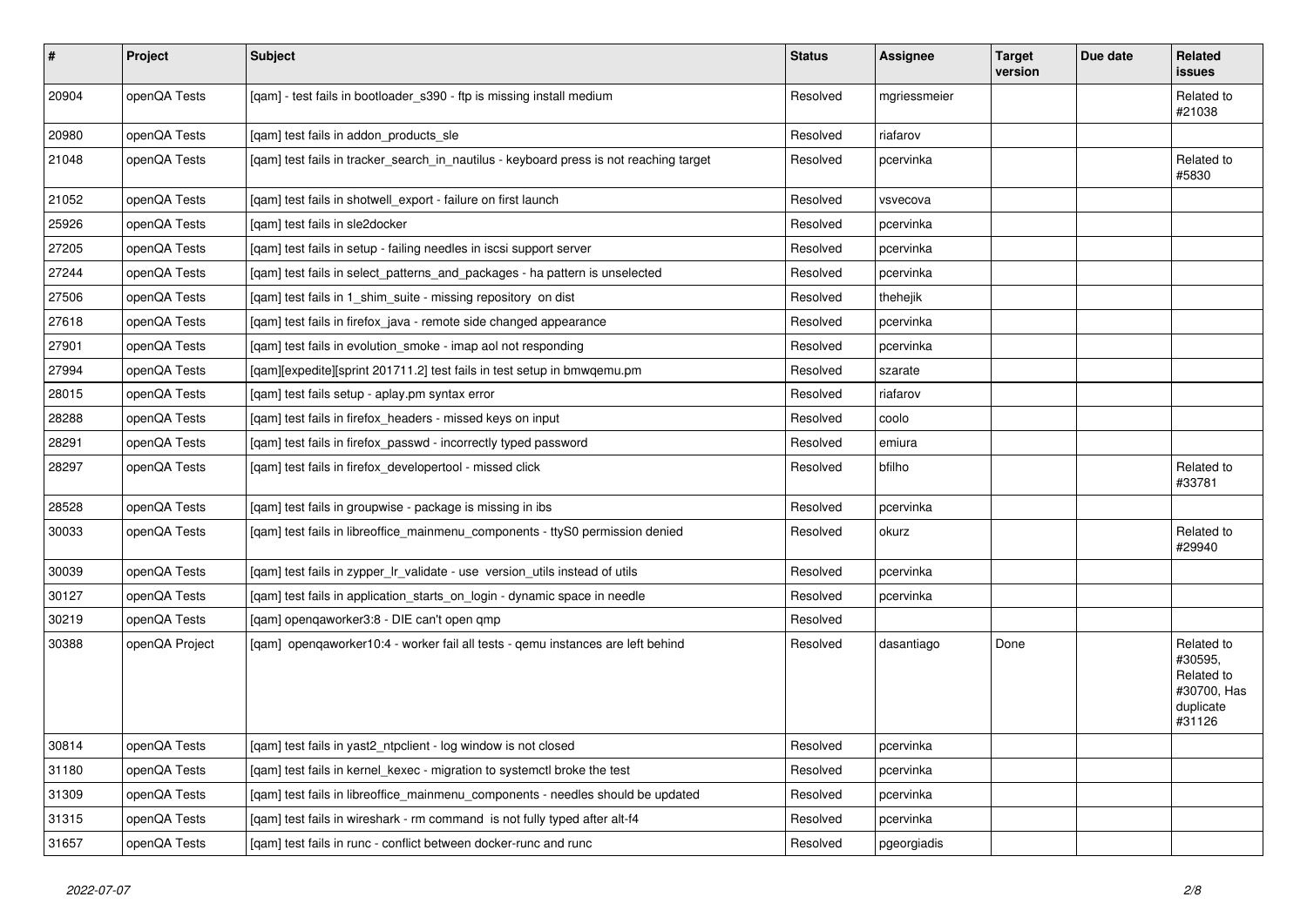| $\vert$ # | Project      | <b>Subject</b>                                                                                            | <b>Status</b> | <b>Assignee</b> | <b>Target</b><br>version | Due date   | Related<br>issues                                                                                                                                 |
|-----------|--------------|-----------------------------------------------------------------------------------------------------------|---------------|-----------------|--------------------------|------------|---------------------------------------------------------------------------------------------------------------------------------------------------|
| 31699     | openQA Tests | [qam] test fails in scc_registration - failing since scc_addons update                                    | Resolved      | osukup          |                          |            |                                                                                                                                                   |
| 31810     | openQA Tests | [qam] test fails in docker - disable docker tests on sle12-sp1                                            | Resolved      | pcervinka       |                          |            |                                                                                                                                                   |
| 31867     | openQA Tests | [qam] test fails in partitioning_raid - failures after update to needles                                  | Resolved      |                 |                          |            | Related to<br>#28955                                                                                                                              |
| 32431     | openQA Tests | [hpc] Missing gnome aarch64 image for ganglia                                                             | Resolved      |                 |                          |            |                                                                                                                                                   |
| 32434     | openQA Tests | [qam] - test fails in sle2docker - docker test suites don't clean images properly                         | Resolved      | pgeorgiadis     |                          |            |                                                                                                                                                   |
| 32716     | openQA Tests | [ga]test fails in shutdown                                                                                | Resolved      | pcervinka       |                          |            |                                                                                                                                                   |
| 33469     | openQA Tests | [qam] test fails in dstat - clean/update needles for dstat-fileoutput                                     | Resolved      | pcervinka       |                          |            | Related to<br>#32719                                                                                                                              |
| 33643     | openQA Tests | [qam][ha] test fails in ha_cluster_init - scp failure                                                     | Resolved      | pcervinka       |                          |            |                                                                                                                                                   |
| 34255     | openQA Tests | [sle] test fails in kdump_and_crash - fail related to ruby2.1-rubygem-nokogiri                            | Resolved      | mgriessmeier    |                          |            | Related to<br>#34777                                                                                                                              |
| 34258     | openQA Tests | [qam][sle] test fails in updates_packagekit_gpk                                                           | Resolved      |                 |                          |            |                                                                                                                                                   |
| 34288     | openQA Tests | [qam] test fails in zypper_info - zypper_info shouldn't be started                                        | Resolved      | riafarov        |                          |            | Related to<br>#32038                                                                                                                              |
| 37093     | openQA Tests | [qam] test fails in evolution_mail_imap - remove workaround for bsc#1049387                               | Resolved      | pcervinka       |                          |            |                                                                                                                                                   |
| 37925     | openQA Tests | [QAM] [SLE 15] Make SLE-HPC product installation compatible with QAM update flow                          | Resolved      | pcervinka       | Done                     |            |                                                                                                                                                   |
| 37928     | openQA Tests | [QAM] [SLE 15] Migrate Itp tests in Updates to new runner                                                 | Resolved      | osukup          |                          |            |                                                                                                                                                   |
| 37979     | openQA Tests | [SLE] test fails in updates_packagekit_gpk - gpk-update-viewer doesn't start                              | Resolved      | riafarov        |                          |            | Related to<br>#31954                                                                                                                              |
| 38066     | openQA Tests | [qam] [sle] [functional] test fails in application_starts_on_login - failure after check_screen<br>change | Resolved      | okurz           |                          |            |                                                                                                                                                   |
| 38069     | openQA Tests | [qam] [sle] [functional] test fails in pidgin_IRC - failure after check_screen change                     | Resolved      | okurz           |                          |            |                                                                                                                                                   |
| 38129     | openQA Tests | [qam] [sle15] test fails in userspace_apparmor - suite qa_test_apparmor not updated for sle15             | Resolved      |                 |                          |            | Related to<br>#43982                                                                                                                              |
| 38135     | openQA Tests | [gam] [sle15] test fails in userspace bind - ga test bind is not updated for SLE15                        | Resolved      | pcervinka       | Done                     |            |                                                                                                                                                   |
| 38138     | openQA Tests | [qam] [sle15] test fails in userspace_coreutils - qa_test_coreutils not properly updated for sle15        | Resolved      |                 |                          |            |                                                                                                                                                   |
| 38387     | openQA Tests | [functional][u][sporadic][medium] test fails in gnucash - window is not closed                            | Resolved      | SLindoMansilla  | Milestone 18             | 2018-08-28 | Related to<br>#38057,<br>Related to<br>#38114,<br>Related to<br>#38702,<br>Related to<br>#39131,<br>Related to<br>#40172,<br>Related to<br>#40319 |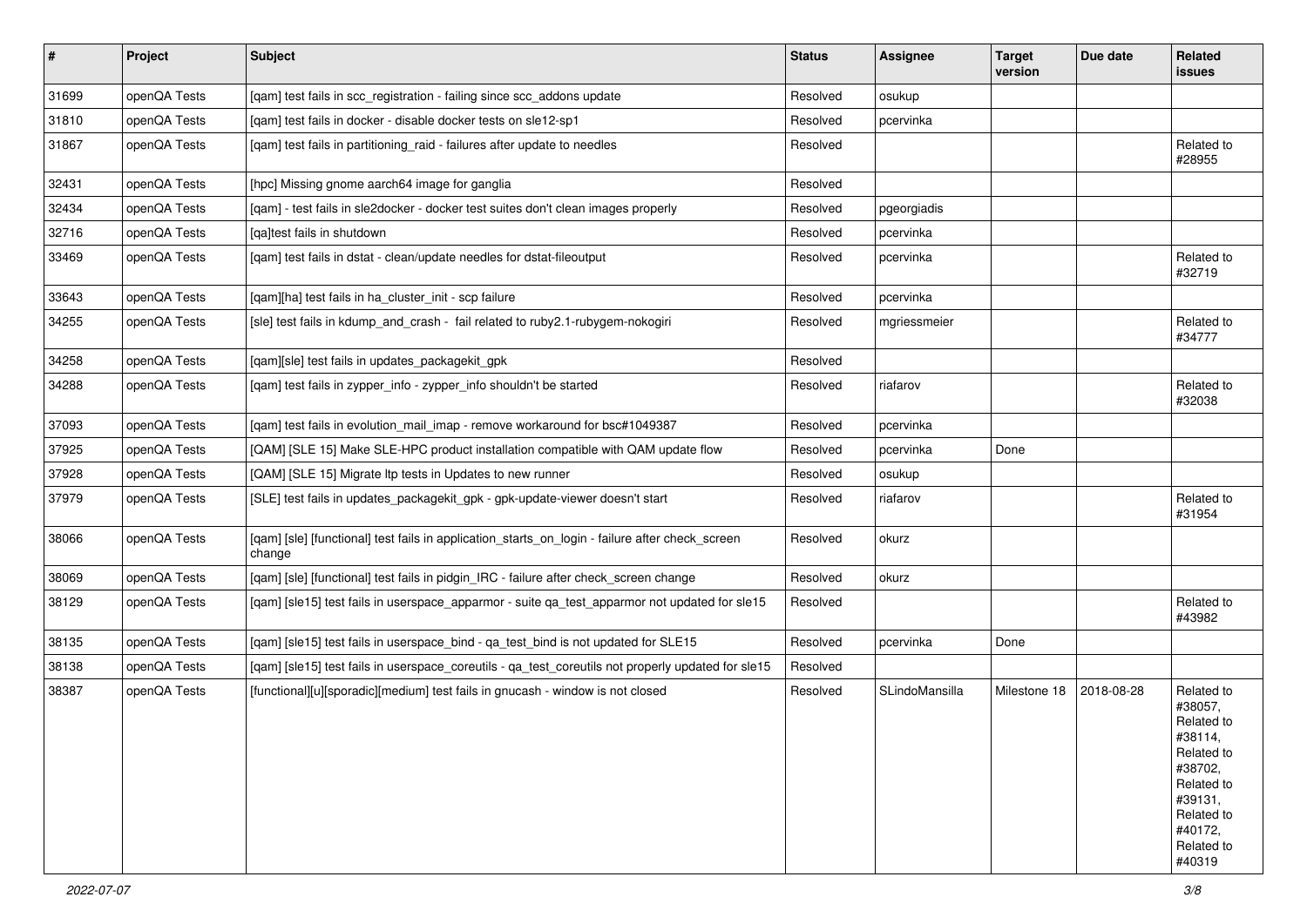| $\vert$ # | Project        | <b>Subject</b>                                                                              | <b>Status</b> | Assignee    | <b>Target</b><br>version | Due date   | <b>Related</b><br><b>issues</b> |
|-----------|----------------|---------------------------------------------------------------------------------------------|---------------|-------------|--------------------------|------------|---------------------------------|
| 39536     | openQA Tests   | [gam] test fails in patch and reboot - add missing variables for gam test issues            | Resolved      | pcervinka   | Done                     |            |                                 |
| 39887     | openQA Tests   | [kernel] [sle] [network] test fails in before test - network failure                        | Resolved      | pcervinka   | Done                     |            |                                 |
| 40181     | openQA Tests   | [network] test fails in before_test - wicked basic test fails on 15SP1                      | Resolved      | pcervinka   | Done                     |            |                                 |
| 40259     | openQA Tests   | [gam] test fails in libreoffice mainmenu components - needle fail at base-install           | Resolved      | yuanren10   |                          |            |                                 |
| 40418     | openQA Tests   | [gam][functional][sle] test fails in select patterns and packages                           | Resolved      | riafarov    |                          |            | Related to<br>#38870            |
| 40547     | openQA Tests   | [gam][opensuse] test fails in updates packagekit kde - job timeout                          | Resolved      | pcervinka   | Done                     |            |                                 |
| 41030     | openQA Tests   | [gam] test fails in updates packagekit kde - zypper update requires additional install step | Resolved      | pcervinka   |                          |            | Related to<br>#41396            |
| 44696     | openQA Tests   | [qam] test fails in sshd - user password is weak                                            | Resolved      | pdostal     |                          |            |                                 |
| 46109     | openQA Tests   | [qam] test fails in addon_products_via_SCC_yast2                                            | Resolved      | dheidler    |                          |            | Related to<br>#44252            |
| 46487     | openQA Tests   | [gam][functional][y] test fails in select_patterns_and_packages                             | Resolved      | riafarov    | Milestone 24             |            |                                 |
| 46895     | openQA Tests   | [qam] test fails in dracut - output not matched on 15SP1                                    | Resolved      | pstivanin   |                          | 2019-01-31 | Related to<br>#47417            |
| 48155     | openQA Project | [gam][tools][kernel] Duplicate bootindex with multiple paths                                | Resolved      | pcervinka   |                          |            |                                 |
| 48362     | openQA Tests   | [gam] test fails in supportutils - remove pam check                                         | Resolved      | hurhaj      |                          |            |                                 |
| 48467     | openQA Tests   | [gam][sle] test fails in zypper lifecycle toolchain - increase timeout for installation     | Resolved      | martinsmac  |                          | 2019-03-16 | Is duplicate of<br>#47228       |
| 48524     | openQA Tests   | [qam][ha] Test fails during iscsi client setup - host: command not found                    | Resolved      | pcervinka   |                          |            | Has duplicate<br>#48302         |
| 49121     | openQA Tests   | [gam][kernel][multipath][aarch64] Qemu fails setup multipath on gemu aarch64                | Resolved      | pcervinka   |                          |            |                                 |
| 49217     | openQA Tests   | [qam][kernel][aarch64][sle] kdump is not scheduled for aarch64                              | Resolved      | pcervinka   |                          |            |                                 |
| 49250     | qe-yast        | [gam][newt][yast2-network] Regression test for yast lan command line option                 | Resolved      | vpelcak     |                          |            |                                 |
| 49262     | qe-yast        | [qam][newt][yast2-dns-server] Regression test yast dns-server                               | Resolved      | tonyyuan    |                          |            |                                 |
| 49265     | qe-yast        | [qam][maint][yast2-storage][yast2-storage-ng] Regression test yast disk                     | Resolved      | mgrifalconi |                          |            |                                 |
| 49271     | qe-yast        | [qam][newt][yast2-ftp-server] Regression test yast ftp-server                               | Resolved      | shukui      |                          |            |                                 |
| 49277     | qe-yast        | [qam][newt][yast2-http-server] Regression test yast http-server                             | Resolved      | shukui      |                          |            |                                 |
| 49283     | qe-yast        | [qam] Regression test yast keyboard                                                         | Resolved      | simonlm     |                          |            |                                 |
| 49286     | qe-yast        | [qam][newt][yast2-lang] Regression test yast language                                       | Resolved      | mgrifalconi |                          |            |                                 |
| 49295     | qe-yast        | [qam][newt][yast2-nfs-client] Regression test yast nfs                                      | Resolved      | jgwang      |                          |            |                                 |
| 49298     | qe-yast        | [qam][newt][yast2-nfs-server] Regression test yast nfs-server                               | Resolved      | simonlm     |                          |            |                                 |
| 49313     | qe-yast        | [qam][newt][yast2-rdp] Regression test yast rdp                                             | Resolved      | jgwang      |                          |            |                                 |
| 49418     | openQA Tests   | [ge-asg][gem] test fails in cluster md                                                      | Resolved      | jadamek     |                          |            |                                 |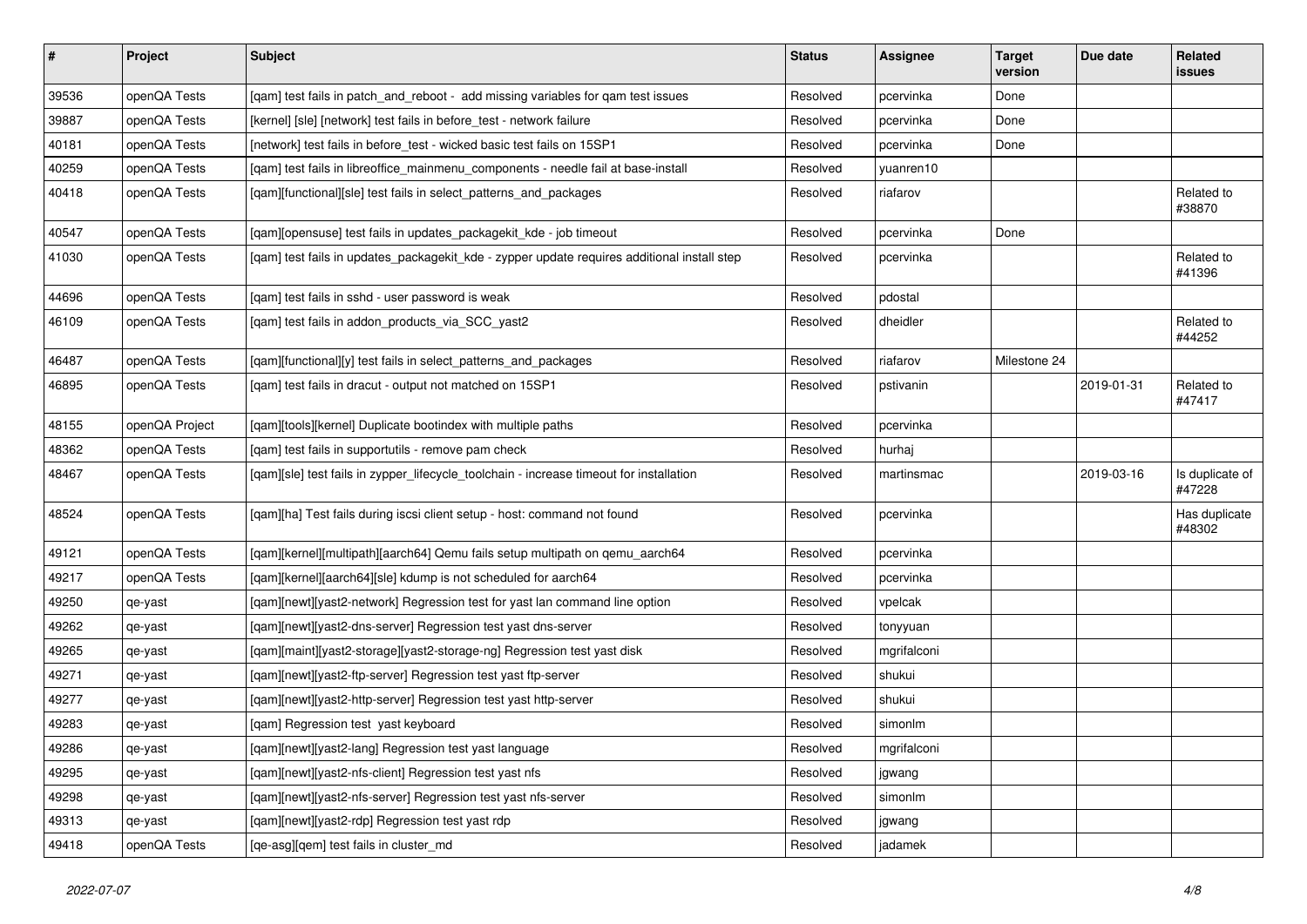| $\vert$ # | Project        | <b>Subject</b>                                                                                                     | <b>Status</b> | <b>Assignee</b> | <b>Target</b><br>version | Due date | <b>Related</b><br><b>issues</b>                                                                    |
|-----------|----------------|--------------------------------------------------------------------------------------------------------------------|---------------|-----------------|--------------------------|----------|----------------------------------------------------------------------------------------------------|
| 49673     | openQA Tests   | [qam] test fails in zypper_docker - increase timeout for zypper docker operation                                   | Resolved      |                 |                          |          |                                                                                                    |
| 50045     | openQA Tests   | [qam][blue][sle] - Fix type_password to accept parameters and pass them to the inner call<br>type_string           | Resolved      | pcervinka       |                          |          | Related to<br>#49655                                                                               |
| 50243     | openQA Tests   | [kernel] - test fails in trinity - test is not designed to be run on ooo                                           | Resolved      | pvorel          | QE Kernel<br>Done        |          | Related to<br>#50525                                                                               |
| 50309     | openQA Tests   | [gam][blue][leap][opensuse] Update online repos behavior to activate online repositories                           | Resolved      | pcervinka       |                          |          | Blocks #39449                                                                                      |
| 50387     | openQA Tests   | [gam][blue] - test fails in updates packagekit kde                                                                 | Resolved      | pcervinka       |                          |          |                                                                                                    |
| 50459     | openQA Tests   | [qam][blue][leap] test fails in updates_packagekit_gpk - fail after update                                         | Resolved      | pcervinka       |                          |          |                                                                                                    |
| 51365     | openQA Tests   | [research] Named pipe /dev/sshserial missing lines on first use                                                    | Resolved      | pcervinka       | QE Kernel<br>Done        |          |                                                                                                    |
| 52409     | openQA Tests   | [sle][kernel][textmode][ppc] test fails in system_role - installation fail during system_role selection   Resolved |               | pcervinka       | QE Kernel<br>Done        |          |                                                                                                    |
| 56615     | openQA Tests   | [kernel] test fails in tuned - error message for perf bias failure is different on SLE15-SP1                       | Resolved      | pcervinka       | QE Kernel<br>Done        |          |                                                                                                    |
| 57224     | openQA Tests   | [kernel] - test fails in kdump_and_crash - pasword is not entered before grub                                      | Resolved      | pcervinka       | QE Kernel<br>Done        |          |                                                                                                    |
| 57266     | openQA Project | Forbid test suite name changes if used in job groups                                                               | Resolved      | cdywan          | Done                     |          |                                                                                                    |
| 57329     | openQA Tests   | [kernel][functional] PowerVM console is not active all the time                                                    | Resolved      | pcervinka       | QE Kernel<br>Done        |          | Related to<br>#54617.<br>Related to<br>#58220.<br>Related to<br>#14626, Has<br>duplicate<br>#62819 |
| 58871     | openQA Tests   | [spvm][kernel][functional] Shutdown check not implemented for spvm backend                                         | Resolved      | pcervinka       | QE Kernel<br>Done        |          |                                                                                                    |
| 59226     | openQA Tests   | [kernel]ltp][spvm][sporadic] test fails in boot ltp - cat /tmp/ver linux before.txt timeout                        | Resolved      | pcervinka       | QE Kernel<br>Done        |          | Related to<br>#59190                                                                               |
| 59843     | openQA Tests   | [spvm][kernel][openqa] test fails in coredump_collect - multiple select_console fails                              | Resolved      | pcervinka       | <b>QE Kernel</b><br>Done |          | Related to<br>#60497                                                                               |
| 59954     | openQA Tests   | [kernel][spvm] test fails in qa_test_klp - git should be git-core                                                  | Resolved      | pcervinka       | QE Kernel<br>Done        |          |                                                                                                    |
| 60083     | openQA Tests   | [kernel][functional] - test fails in boot_to_desktop - password is not entered                                     | Resolved      | pcervinka       | QE Kernel<br>Done        |          |                                                                                                    |
| 60182     | openQA Tests   | [kernel][spvm] test fails in lvm no separate home - update needles                                                 | Resolved      | pcervinka       | QE Kernel<br>Done        |          |                                                                                                    |
| 60326     | openQA Tests   | [kernel] test fails in multipath - update schedule                                                                 | Resolved      | pcervinka       | QE Kernel<br>Done        |          |                                                                                                    |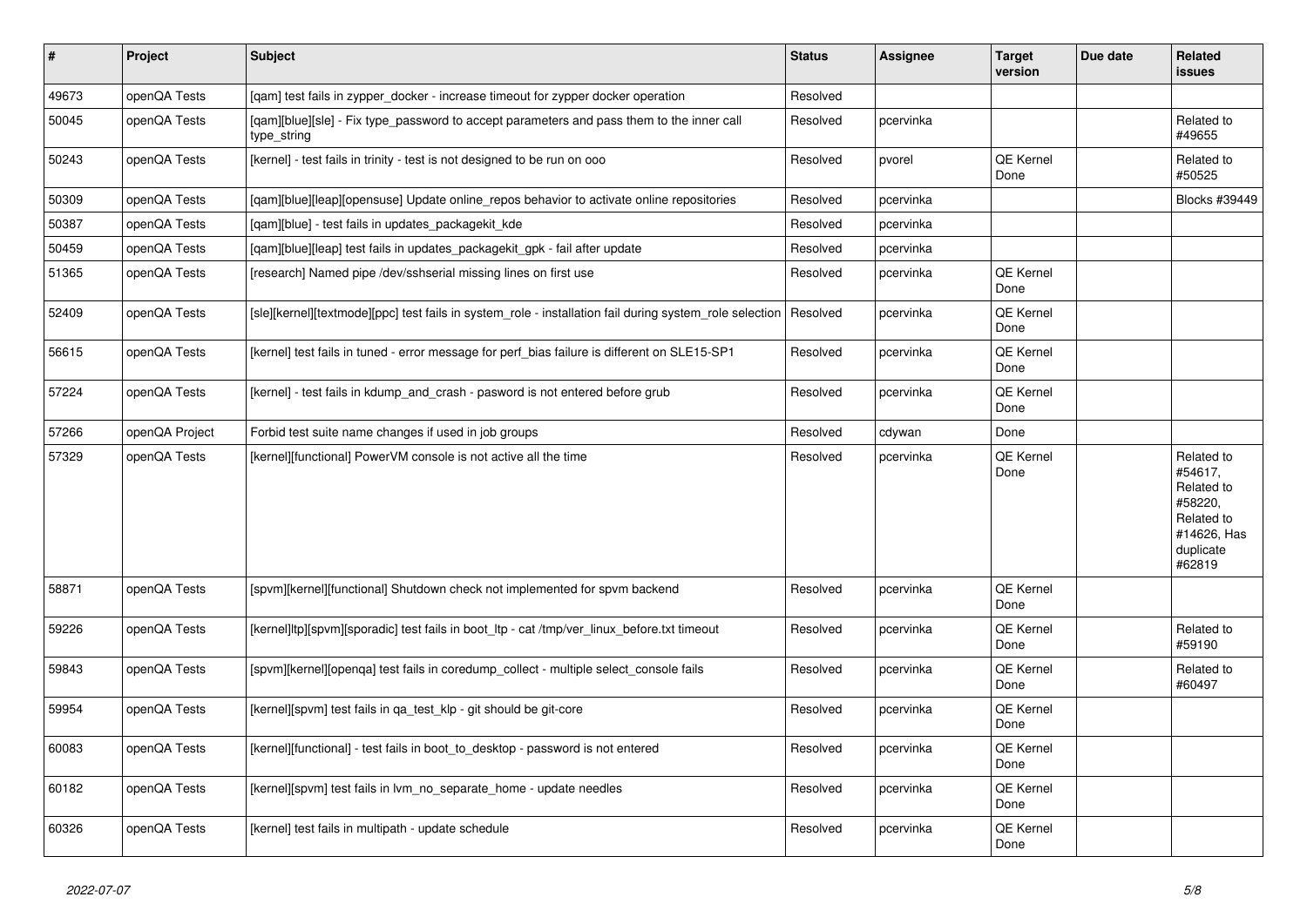| #      | Project        | <b>Subject</b>                                                                                                 | <b>Status</b> | Assignee  | <b>Target</b><br>version | Due date | <b>Related</b><br>issues |
|--------|----------------|----------------------------------------------------------------------------------------------------------------|---------------|-----------|--------------------------|----------|--------------------------|
| 60746  | openQA Tests   | [kernel] test fails in boot_to_desktop - increase timeout after password                                       | Resolved      | pcervinka | QE Kernel<br>Done        |          |                          |
| 60818  | openQA Tests   | [kernel] test fails in kdump and crash - password prompt is not catched                                        | Resolved      | pcervinka | QE Kernel<br>Done        |          |                          |
| 63610  | openQA Tests   | [kernel][ltp][spvm] - test fails in pkey01 on spvm                                                             | Resolved      | pcervinka | QE Kernel<br>Done        |          | Related to<br>#63943     |
| 63943  | openQA Tests   | [kernel][ltp] test fails in pkey01 - Setup hugepages before test execution                                     | Resolved      | pcervinka | QE Kernel<br>Done        |          | Related to<br>#63610     |
| 64030  | openQA Tests   | [kernel][ltp]spvm] test fails in boot_ltp - Not finished boot                                                  | Resolved      | pcervinka | QE Kernel<br>Done        |          |                          |
| 65067  | openQA Tests   | [kernel] test fails in clone301                                                                                | Resolved      | metan     | QE Kernel<br>Done        |          |                          |
| 65627  | openQA Project | [kernel] Job fails to download LTP asset file                                                                  | Resolved      | MDoucha   | QE Kernel<br>Done        |          | Related to<br>#66007     |
| 66188  | openQA Tests   | [kernel] test fails in boot_ltp - increase timeout                                                             | Resolved      | pcervinka | QE Kernel<br>Done        |          |                          |
| 66203  | openQA Tests   | [kernel][ltp] test fails in ioctl_loop05 - LOOP_SET_DIRECT_IO succeeded unexpectedly                           | Resolved      |           | QE Kernel<br>Done        |          |                          |
| 67108  | openQA Tests   | [qam] test fails in install - incorrect job configuration XFSTESTS_REPO                                        | Resolved      | dzedro    |                          |          |                          |
| 73099  | openQA Tests   | [kernel][powervm] Test fails in install_klp_product - console is not switched                                  | Resolved      | pcervinka | QE Kernel<br>Done        |          |                          |
| 89966  | openQA Tests   | [qe-core] Test kernel_multipath tries to install fixed version of mdadm                                        | Resolved      | geor      | QE-Core:<br>Ready        |          |                          |
| 89990  | openQA Tests   | Error on tests/kernel/run_ltp.pm: Can't locate sle/tests/kernel/run_ltp.pm                                     | Resolved      | okurz     | Ready                    |          | Related to<br>#67723     |
| 91076  | openQA Tests   | Test fails in install_ltp - 32bit version dependency on libmnl                                                 | Resolved      |           | QE Kernel<br>Done        |          |                          |
| 104613 | openQA Tests   | Enable Itp known issues on o3                                                                                  | Resolved      | pvorel    | QE Kernel<br>Done        |          |                          |
| 21790  | openQA Tests   | [qam] test fails in wireshark - test don't match capturing needle                                              | Closed        |           |                          |          |                          |
| 30514  | openQA Tests   | [gam] test fails in java - increase timeout for installation                                                   | Closed        | pcervinka |                          |          |                          |
| 53165  | openQA Tests   | [kernel][installation][lvm] test fails in lvm_no_separate_home - update lvm installation part for<br>sle12-sp5 | Closed        | pcervinka | QE Kernel<br>Done        |          |                          |
| 53294  | openQA Tests   | [kernel][ltp] test fails in boot_ltp - incorrect kernel name provided                                          | Closed        | pcervinka | QE Kernel<br>Done        |          | Related to<br>#51743     |
| 54275  | openQA Tests   | [kernel]kotd][ltp][s390x] test fails in install ltp - failure after install kotd, console issue                | Closed        | pcervinka | QE Kernel<br>Done        |          | Related to<br>#54260     |
| 54416  | openQA Tests   | [kernel][ltp] Setup GitLab CI for LTP daily builds                                                             | Closed        | pcervinka | QE Kernel<br>Done        |          |                          |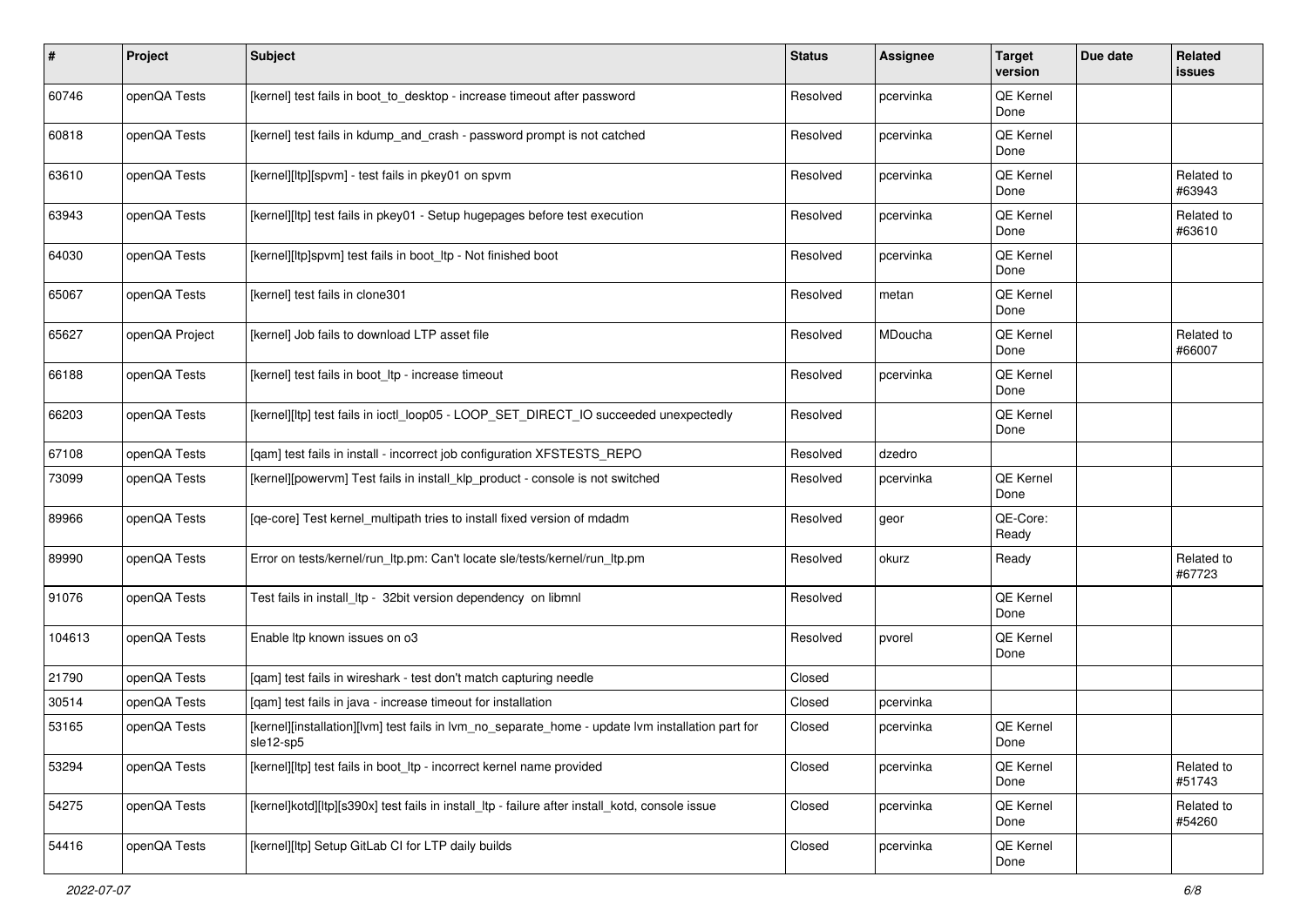| #     | Project        | Subject                                                                                                         | <b>Status</b> | <b>Assignee</b> | <b>Target</b><br>version | Due date | <b>Related</b><br><b>issues</b>                                        |
|-------|----------------|-----------------------------------------------------------------------------------------------------------------|---------------|-----------------|--------------------------|----------|------------------------------------------------------------------------|
| 55166 | openQA Tests   | [spvm][ppc][serial] test fails in kdump_and_crash - no response from serial                                     | Closed        | pcervinka       | QE Kernel<br>Done        |          |                                                                        |
| 20720 | openQA Tests   | [qam][aarch64] test fails in install_patterns -> skips over grub2 menue                                         | Rejected      |                 |                          |          | Related to<br>#20174                                                   |
| 20790 | openQA Tests   | [qam] SLE12-SP3 test fails in 1__unknown_ - slenkins-tests-openvpn-control                                      | Rejected      | pcervinka       |                          |          | Related to<br>#20002                                                   |
| 21046 | openQA Tests   | [gam] test fails in tracker search in nautilus - keyboard press is not reaching target                          | Rejected      |                 |                          |          |                                                                        |
| 21774 | openQA Tests   | [qam] test fails in evolution_mail_imap - test hangs on querying authentication types                           | Rejected      | pcervinka       |                          |          | Related to<br>#21814,<br>Related to<br>#29357,<br>Related to<br>#29360 |
| 26830 | openQA Tests   | [qam] test fails in sle2docker - sles docker image has new name                                                 | Rejected      | pcervinka       |                          |          |                                                                        |
| 27910 | openQA Tests   | [qam] test fails in patch_and_reboot - many download failures                                                   | Rejected      |                 |                          |          |                                                                        |
| 32896 | openQA Tests   | [sle] test fails in pdsh slave                                                                                  | Rejected      | pcervinka       |                          |          |                                                                        |
| 33451 | openQA Tests   | [qam] test fails in dstat - package not available on SP1                                                        | Rejected      | pcervinka       |                          |          |                                                                        |
| 34693 | openQA Tests   | [qam] test fails in install_update - missing INCIDENT_PATCH                                                     | Rejected      | osukup          |                          |          |                                                                        |
| 37438 | openQA Tests   | [qam] test fails in kernel_ltp_fs - issue in qa_testsuite                                                       | Rejected      | pcervinka       |                          |          |                                                                        |
| 38000 | openQA Tests   | [sle15] [qam] test fails in bootloader_s390 - Could not retrieve required variable REPO_0                       | Rejected      |                 | Done                     |          |                                                                        |
| 38003 | openQA Tests   | [qam] [sle15] test fails in scc_registration - no candidate needle with tag(s)<br>'scc-module-%REQUIRED_ADDONS% | Rejected      |                 |                          |          |                                                                        |
| 38015 | openQA Project | [gam] [sle15] Missing SLE5 iso                                                                                  | Rejected      | pcervinka       | Done                     |          |                                                                        |
| 38180 | openQA Tests   | [qam] [sle15] test fails in userspace_systemd - update test suite for sle15                                     | Rejected      | jtzhao          |                          |          |                                                                        |
| 38183 | openQA Tests   | [qam] [sle15] test fails in userspace_net_snmp - Error opening specified endpoint<br>"udp:localhost:"           | Rejected      |                 |                          |          |                                                                        |
| 38192 | openQA Tests   | [qam] [sle] test fails in firefox_flashplayer - tracking protection information is present                      | Rejected      | bfilho          |                          |          |                                                                        |
| 38261 | openQA Tests   | [qam] test fails in keymap_or_locale - tested text not written in console                                       | Rejected      | pcervinka       | Done                     |          |                                                                        |
| 41396 | openQA Tests   | [qam] Revise updates_packagekit_kde                                                                             | Rejected      | pcervinka       |                          |          | Related to<br>#41030,<br>Related to<br>#36138                          |
| 43244 | openQA Tests   | [sle][functional][u] test fails in ntp client - new test fails on sle15                                         | Rejected      | dheidler        | Milestone 20             |          | Related to<br>#43052                                                   |
| 48308 | openQA Tests   | [qam][kernel] test fails in kernel_multipath - missing python2 module                                           | Rejected      | pcervinka       |                          |          |                                                                        |
| 48530 | openQA Tests   | [qam] Test fails in update_install for networkmager update on ppc64le and s390                                  | Rejected      | pcervinka       |                          |          |                                                                        |
| 49253 | qe-yast        | [gam] Regression test for yast add-on command line option                                                       | Rejected      | jgwang          |                          |          |                                                                        |